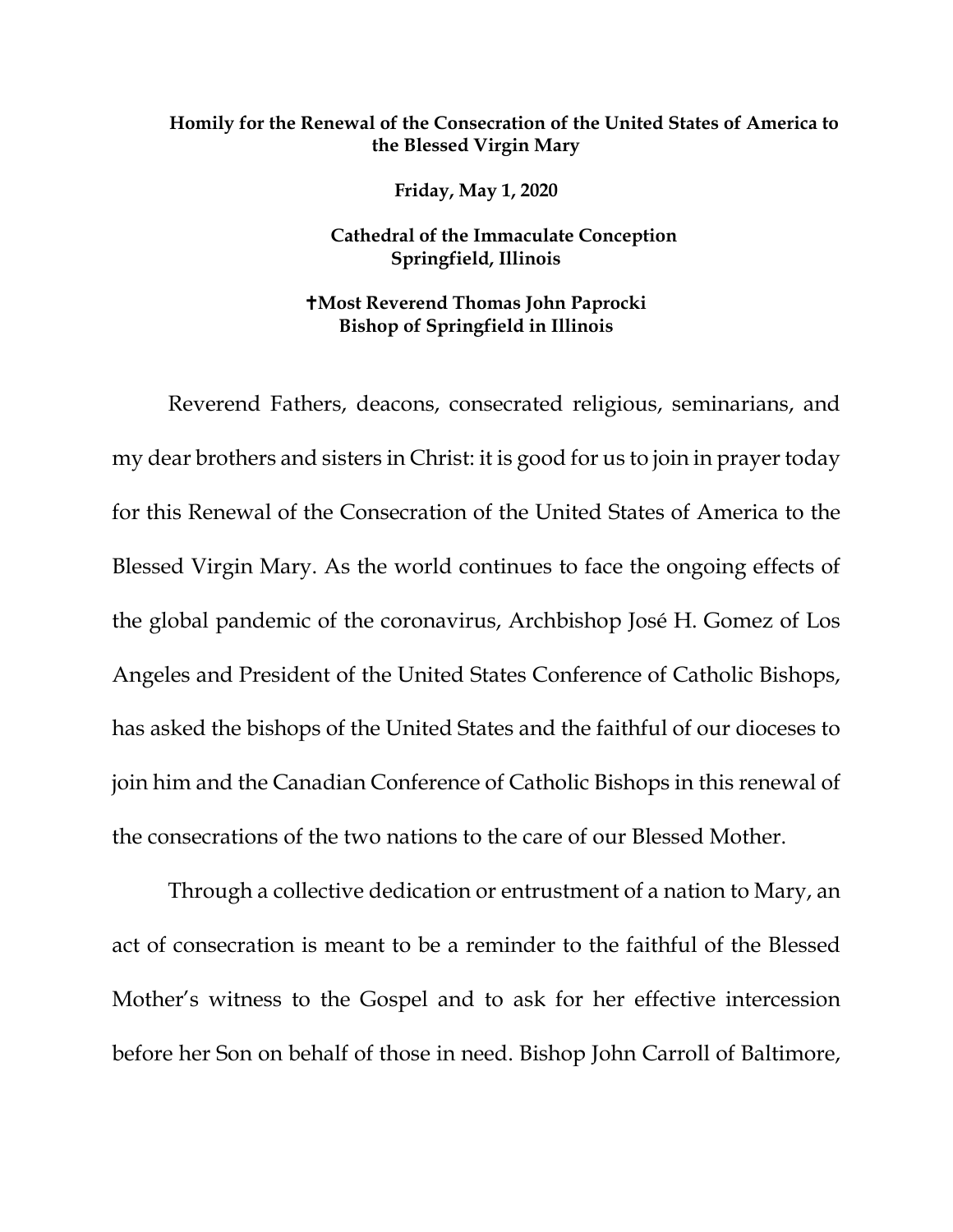the first bishop of the United States, promoted devotion to Mary, the Mother of God, and placed the United States under her protection in a pastoral letter of 1792. The twenty-one bishops attending the Sixth Provincial Council of Baltimore in 1846 determined to name the Blessed Virgin Mary, under the title of the Immaculate Conception, as the Patroness of the United States, and Pope Pius XI approved this decision the following year. More recently, the dedication of the National Shrine of the Immaculate Conception in Washington, D.C. in 1959 was the opportunity for the bishops to once again consecrate the nation to the Blessed Mother. Several Popes have likewise consecrated the world to Mary on various occasions.

Our prayers of consecration to the Blessed Mother follow a similar action of the bishops' conference of Latin America and the Caribbean, who consecrated their nations to Our Lady of Guadalupe on Easter Sunday. The renewal of consecration in our country today does not change the designation of Mary as the Patroness of the United States under the title of the Immaculate Conception. Rather, this prayer reaffirms and renews previous Marian entrustments, and unites us in solidarity with our Holy Father, who recently established the Memorial of the Blessed Virgin Mary, Mother of the Church, as a source of protection and strength.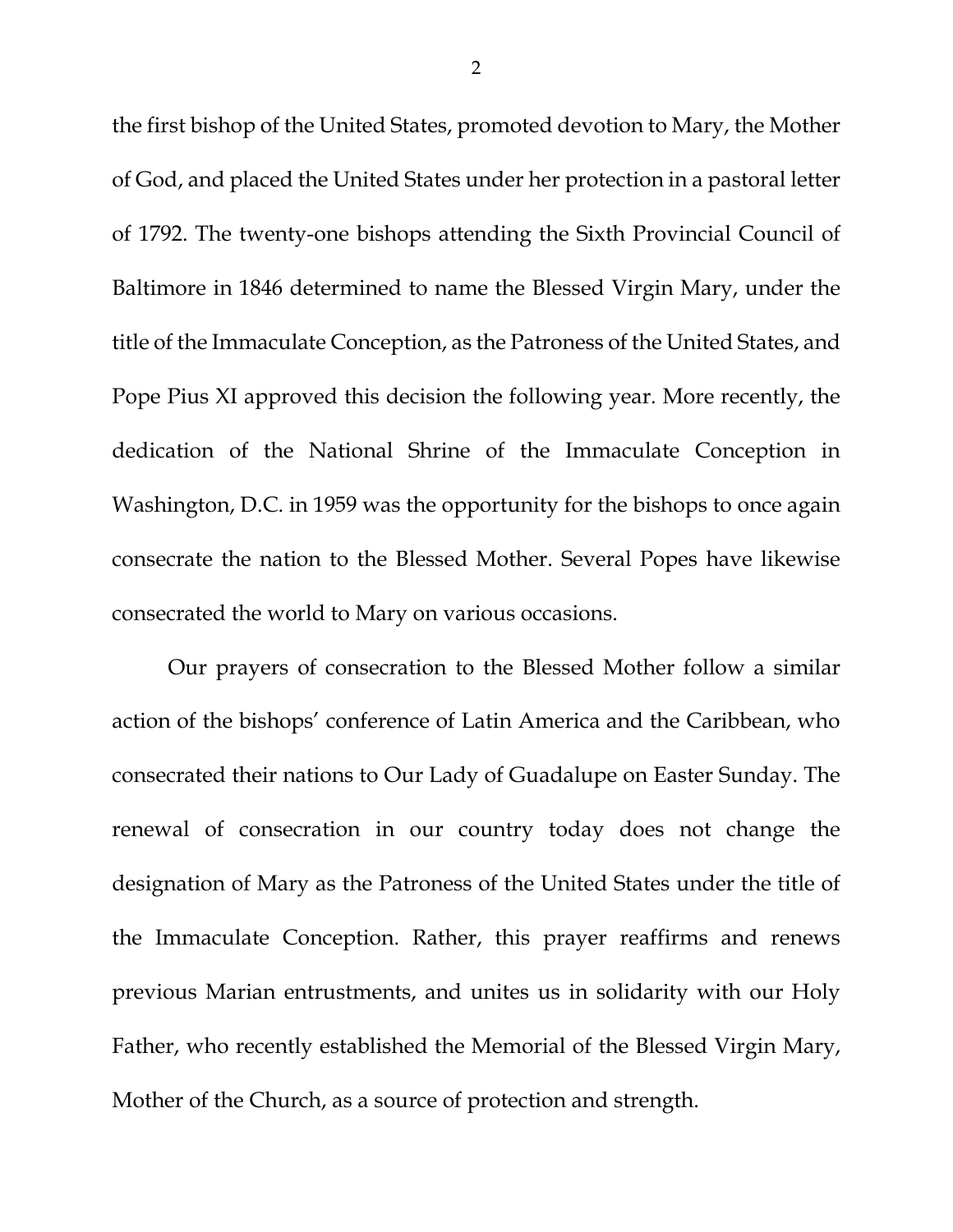As Archbishop Gomez said in a letter to the American bishops, "This will give the Church the occasion to pray for Our Lady's continued protection of the vulnerable, healing of the unwell, and wisdom for those who work to cure this terrible virus."

Here in the Diocese of Springfield in Illinois, when the See City was moved from Alton to Springfield in October 1923, this Cathedral was built five years later and was dedicated on October 14, 1928 to the Blessed Virgin Mary under her title of the Immaculate Conception, who is also the Patroness of our diocese. In 2003, when our diocese celebrated the 150<sup>th</sup> anniversary of its founding, originally as the Diocese of Quincy in 1853, a special icon of "Mary, Mother of God, the Life-giving Spring" was commissioned and placed in a shrine here in our Cathedral. So has had and continues to have a special place in our diocese as well as in our country.

Each year, the Church seeks the special intercession of the Mother of God during the month of May. Today, May  $1<sup>st</sup>$ , is also the feast day of St. Joseph the Worker. As many people are out of work due to the effects of the coronavirus on businesses, we turn also to St. Joseph, the chaste spouse of the Blessed Mother and who taught Jesus how to work as a carpenter, for his intercession for all those who are unemployed, that they may soon be able